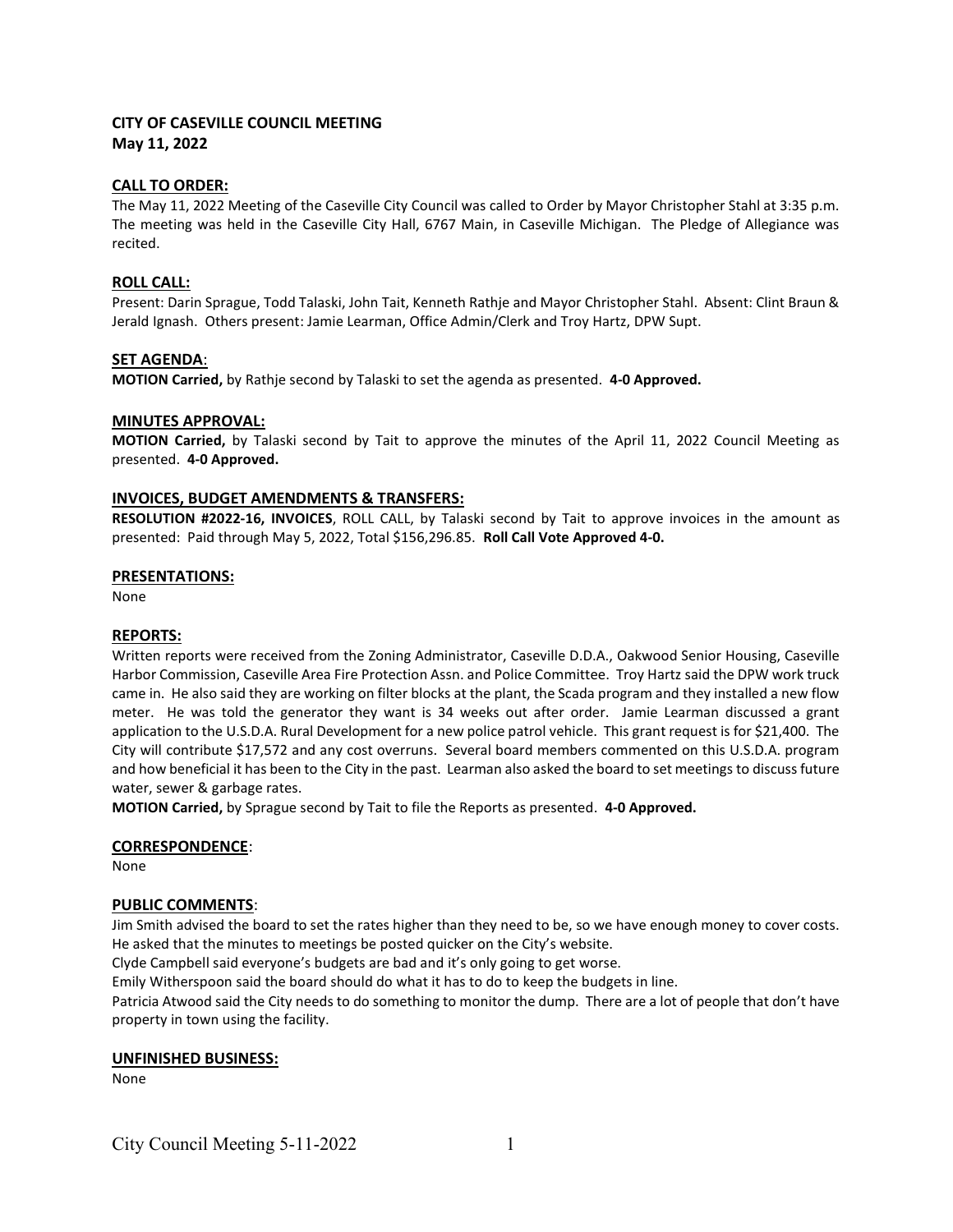#### NEW BUSINESS:

Jamie Learman presented the FY 2023 preliminary budget.

MOTION Carried, by Sprague second by Tait to reappoint Marc Hill to the Caseville Downtown Development Authority, term expires 4/2026. 4-0 Approved.

MOTION Carried, by Talaski second by Rathje to reappoint Eric Yeager to the Caseville Downtown Development Authority, term expires 4/2026. 4-0 Approved.

MOTION Carried, by Tait second by Rathje to reappoint Jill Rogers to the Caseville Downtown Development Authority, term expires 4/2026. 4-0 Approved.

MOTION Carried, by Sprague second by Rathje to appoint Robert Newton to the Caseville Harbor Commission, term expires 11/2023. 4-0 Approved.

RESOLUTION #2022-17, ROLL CALL, by Rathje second by Talaski to approve the employment agreement with Deborah Hopkins for the position of Police Chief through December 31, 2024. Roll Call Vote Approved 4-0.

RESOLUTION #2022-18, ROLL CALL, by Tait second by Talaski to purchase a generator for the water plant from W.W. Williams at a cost not to exceed \$35,000. Roll Call Vote Approved 4-0.

RESOLUTION #2022-19, ROLL CALL, by Rathje second by Talaski to accept the preliminary budget for F.Y. 2023; to set a Public Hearing during the June 13, 2022 Council Meeting starting at 5:30 p.m. for review of the proposed F.Y. 2023 City Budget AND to set a proposed ad valorem General Operation millage of 16.0750 mils. Roll Call Vote Approved 4-0.

RESOLUTION #2022-20, ROLL CALL, by Sprague second by Tait to accept the preliminary budget for F.Y. 2023 from the DDA Board of Directors and to set a DDA Public Hearing Date of June 13, 2022 at 5:15 p.m. for review of the proposed F.Y. 2023 Budget AND to set a proposed ad valorem General Operation millage of 1.4326 mils. Roll Call Vote Approved 4-0.

RESOLUTION #2022-21, ROLL CALL, by Sprague second by Tait to re-shingle the pavilion at Divincentis Park, at a cost not to exceed the FY 2022 available budget funds for that park. This bid will be awarded to the lowest qualified bidder once the City receives up to three bids. Roll Call Vote Approved 4-0.

RESOLUTION #2022-22, ROLL CALL, by Talaski second by Tait to reduce the vending fee for RU Red E? Ministries Chicken BBQ to \$100.00 for a one-day vending permit on May 28, 2022. Roll Call Vote Approved 4-0.

# PUBLIC COMMENTS:

Jim Smith said he was glad to be back, congratulated Chris Stahl on his victory and said the board made a good choice for police chief.

Clyde Campbell congratulated Deborah Hopkins.

Robert Pillsworth congratulated Deborah Hopkins.

Emily Witherspoon said she was proud and congratulated Deborah Hopkins.

Patricia Atwood congratulated Deborah Hopkins.

Troy Hartz congratulated Deborah Hopkins.

# COUNCIL COMMENTS:

Talaski congratulated Deborah Hopkins and said he plans to get with Troy Hartz to see how they can make leaf pick up better.

Tait said they chose that leaf loader because it was faster at the time. Sprague congratulated Deborah Hopkins.

City Council Meeting 5-11-2022 2